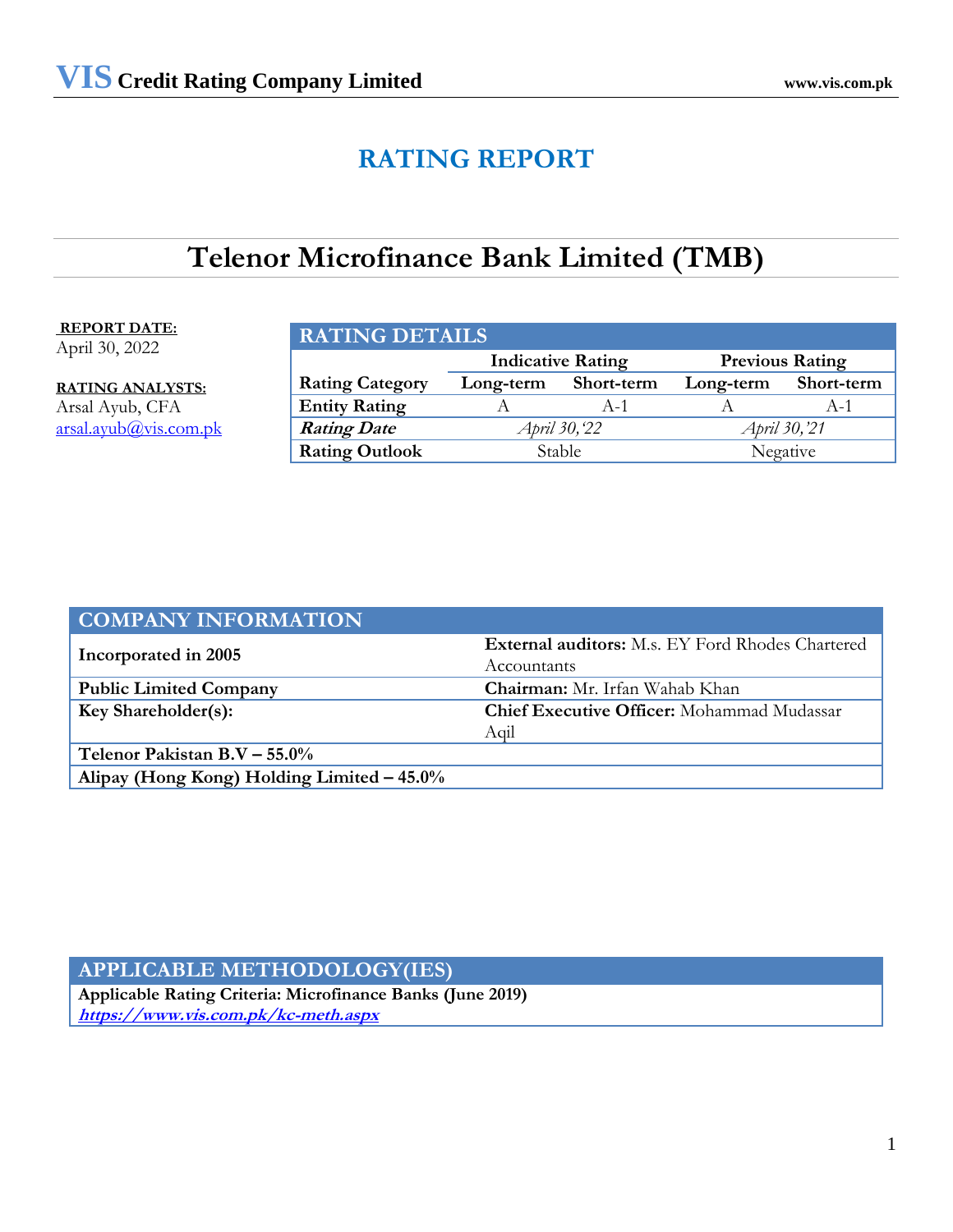# **Telenor Microfinance Bank Limited (TMB)**

**OVERVIEW OF** 

| <b>THE</b><br><b>INSTITUTION</b>                                                                                  | <b>RATING RATIONALE</b>                                                                                                                                                                                                                                                                                                                    |
|-------------------------------------------------------------------------------------------------------------------|--------------------------------------------------------------------------------------------------------------------------------------------------------------------------------------------------------------------------------------------------------------------------------------------------------------------------------------------|
| Telenor Microfinance<br>Bank Limited (TMB) was<br>incorporated in 2005 as a<br>limited company under              | Telenor Microfinance Bank Limited ('TMB' or 'the Bank') is a subsidiary of Telenor Pakistan B.V (TP), (a<br>Netherland based company owned by Telenor ASA) having major shareholding in the Bank. As on December<br>31, 2021, TMB's operations were spread across 66 branches (Dec'20: 89 branches) nationwide.                            |
| the Companies<br>Ordinance, 1984.                                                                                 | Commencing operations in 2005, the Bank grew quickly to become one of the largest microcredit provider in<br>the country and the market leader in the Branchless Banking segment, though its flagship product "Easypaisa".                                                                                                                 |
| <b>Profile of Chairman</b><br>Mr. Irfan Wahab Khan is the<br>EVP, Head of Emerging Asia<br>cluster Telenor Group, | However, given operational challenges faced by the bank in its lending operations, the Bank had embarked on<br>phase of consolidation, wherein lending operations were halted and the Bank had to undertake significant credit<br>impairment during the 3-year period 2018-2020. The Bank's strategy plan has subsequently been revised to |
| Chairman of Telenor Myanmar,<br>Chairman Telenor<br>Microfinance Bank, Director to<br>the Grameenphone Board and  | focus on the Branchless Banking (BB) segment, with advances growth also envisaged by way of leveraging on<br>the Easypaisa platform. TMB is viewed as a hybrid of a leading fintech company and a medium-sized<br>microfinance bank.                                                                                                       |
| CEO of Telenor Pakistan since<br>2016. Prior to that, Mr. Irfan<br>served as Deputy CEO Telenor                   | <b>Key Rating Drivers:</b>                                                                                                                                                                                                                                                                                                                 |

# **Strong sponsor profile and demonstrated support is a key rating driver.**

The assigned ratings reflects robust financial profile of both sponsors, TP and AF. Key shareholders have demonstrated support to the entity by way of continued equity infusion. Recently, TMB's Board has approved a capital plan for injecting USD 71m during the period 2022-24.

### **As a result of consolidation, market positioning in the microfinance sector has weakened on a timeline, warranting improvement in the same**

Subsequent to undertaking a de-risking of the balance sheet in 2020, TMB's strategy had envisaged growth in lending operations in 2021. However, given pandemic related challenges and heightened credit risk environment, growth in advances portfolio remained flat in 2021. As a result, the Bank's market share, both in terms of deposits and advances, declined on a timeline. Furthermore, the envisaged growth in BB segment revenues did not materialize either, mainly being affected by SBP's measures to reduce transactional changes. Given the launch of new platforms to further reduce transaction charges, the management has identified a few new areas for growing its BB segment revenues. VIS will continue to closely monitor changes in the same on a timeline.

### **The Ratings are supported by TMB's liquidity profile**

From a liquidity purview, TMB is well placed in its peer group with 83% coverage of deposits and borrowings by liquid assets. Furthermore, its Branchless Banking (BB) segment, which operates under the brand name 'Easypaisa' (EP), allows the Bank to attract low cost retail deposits, which is viewed positively.

#### **Profitability indicators are projected to improve**

TMB's profitability indicators remained under pressure 2021, with actual loss coming in above the budgeted loss. The reasoning mainly being a further contraction in spread and inability to scale up BB segment revenues in line with envisaged targets. As per the Bank's strategy plan, profitability indicators are projected to improve going forward, which will be achieved by a mix of higher NIM and BB segment revenues. Furthermore, overall

EVP, Head of Emerging Asia Chair Micr the Grameenphone Board and CE<sub>C</sub> 2016. Prior to that, Mr. Irfan served as Deputy CEO T Pakistan for two years. Since joining Telenor in 2004, he has held a number of executive positions across Telenor Group including Executive Vice President Telenor Pakistan, CEO Telenor LDI, Group Vice President Devices & Distribution Telenor Group and Chief Marketing Officer Telenor Pakistan. Mr. Khan holds a Masters

degree in Mobile and Personal Communications from University of Westminster London UK. He also holds qualifications in Financial Management from Harvard Business School, executive diploma in Marketing from London Business School and Advance Management from INSEAD and a Qualified Board Director from IMD. He is also a lifetime Alumni of INSEAD.

#### **Profile of CEO**

Mudassar Aqil is the President and Chief Executive Officer of Telenor Microfinance Bank. Mudassar is an accomplished executive with over 25 years of banking experience in the US and Pakistan with demonstrable success in areas of organizational restructuring, digital finance, FinTech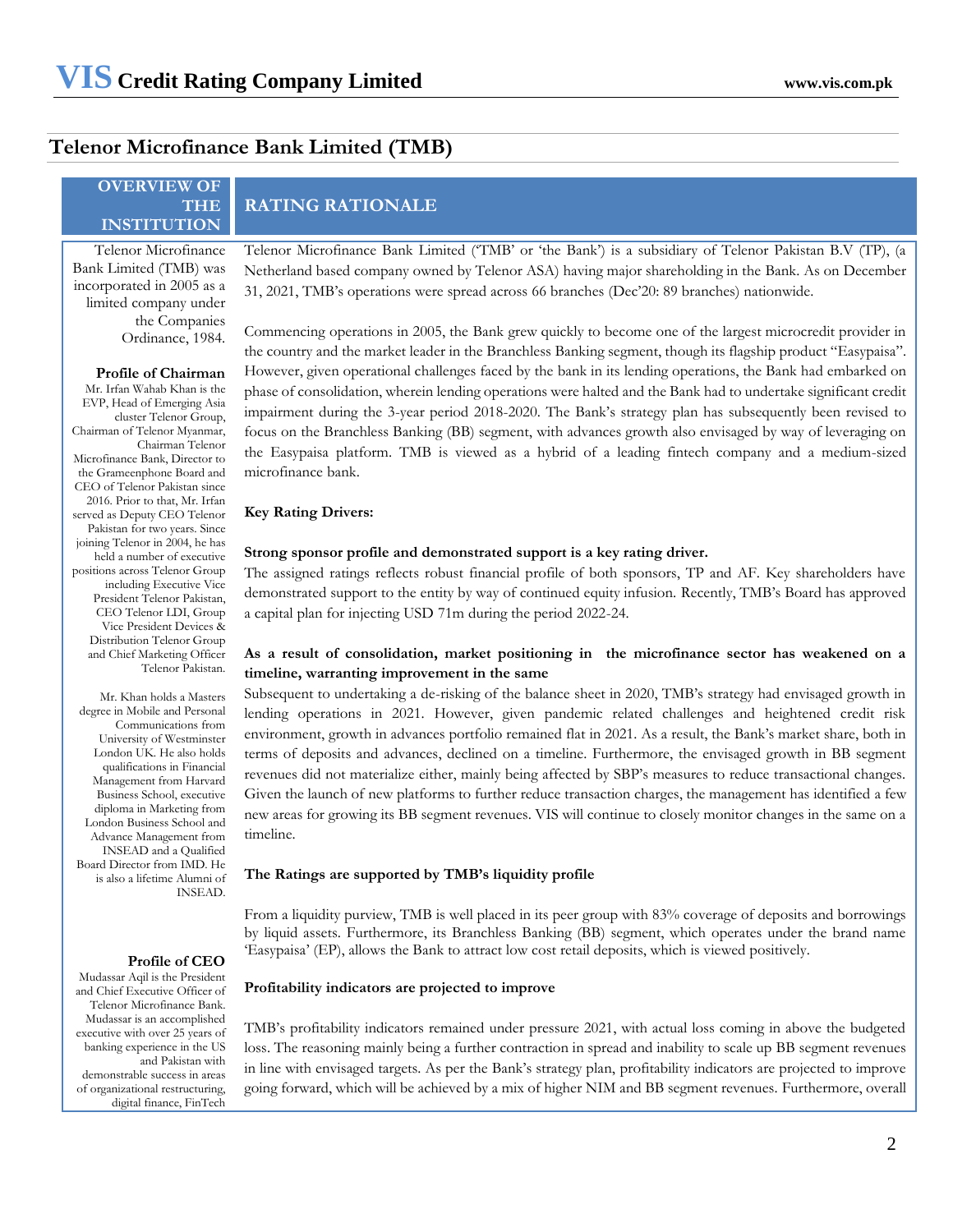partnerships, and business growth.

Before joining Telenor Microfinance Bank, Mudassar was the President and CEO of FINCA Microfinance Bank and previously also served as the Vice President for M&T Bank in New York.

provisioning burden is likely to be much lower going forward, given that significant amount of provisions have already been taken and credit quality of the portfolio is notably better, as can be ascertained from the improvement in yield on advances noted in Q1'2022.

### **TMB's sponsors have approved USD 71m equity infusion during the period 2022-24**

In line with sponsor commitments, TMB received equity infusion of Rs. 11.6b in 2021, which allowed the Bank maintain its CAR above 18%. Subsequent to the year end, key shareholders have already made part of the planned equity infusion i.e. USD 22m (Rs. 3.9b) in Q1'2022.. As per management, depending on the actual profitability performance of 2022, another equity infusion will be made in Q4'2022 to ensure the Bank complies with minimum CAR requirement.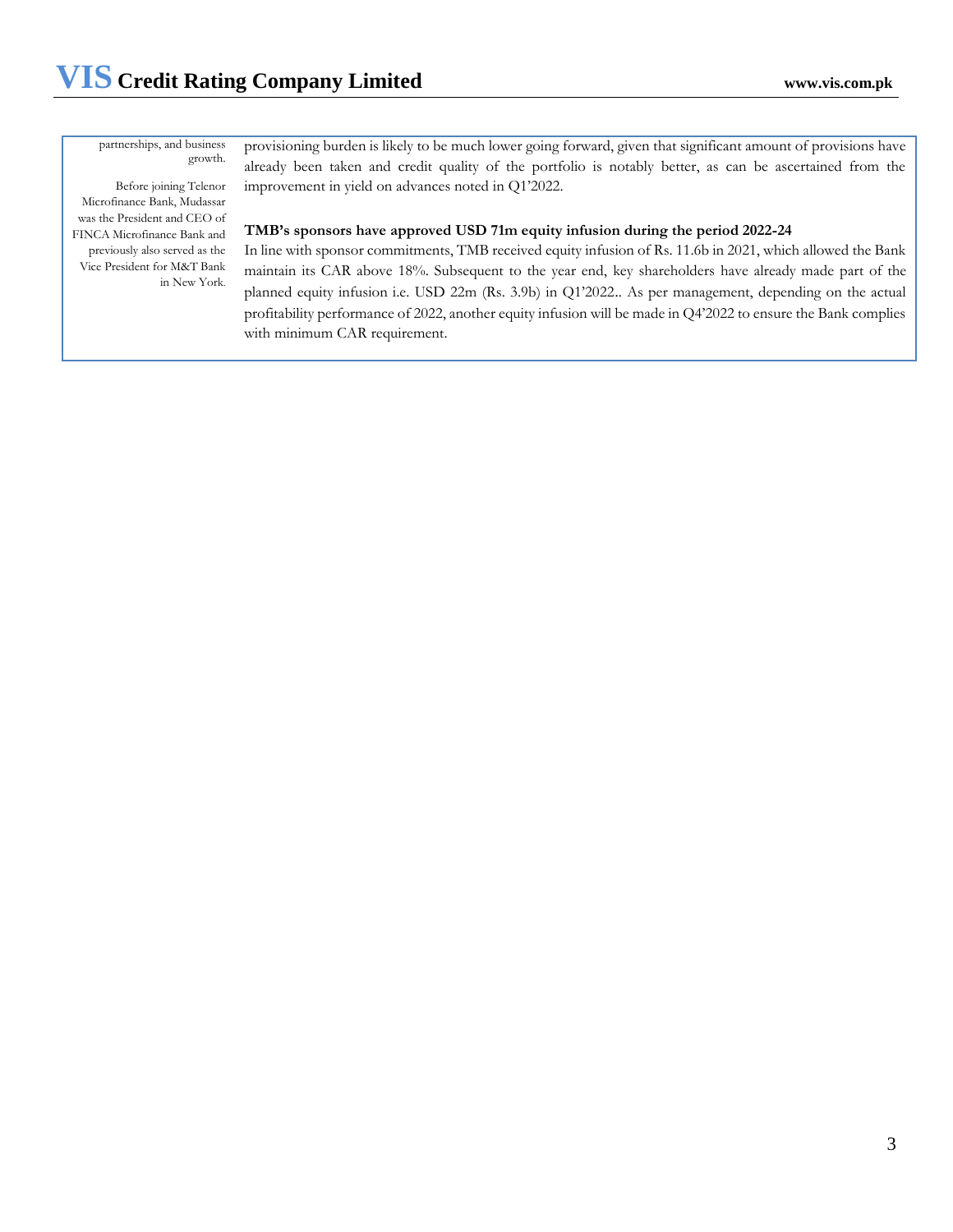# **Corporate Profile**

Incorporated in 2005, Telenor Microfinance Bank operates as a public limited company under Microfinance Institutions Ordinance, 2001. The Bank provides microfinance services to the underserved and low-income segments of the society with the objective of poverty alleviation. As of Dec'21, TMBL was operating with a network of 66 branches nationwide (Dec'20: 89; Dec'19: 120).

## *Shareholding Pattern*

TMB's shareholding pattern comprises two key shareholders:

- **- Telenor Pakistan B.V. (55%):** Telenor Pakistan B.V (TP), (a Netherland-based company owned by Telenor ASA) owns majority shareholding in the bank. Telenor ASA is a Norwegian majority stateowned multinational telecommunications company headquartered at Fornebu in Bærum, close to Oslo. It is one of the world's largest mobile telecommunications companies with operations worldwide, but focused in Scandinavia and Asia.
- **- Ant Financial - (Alipay (Hong Kong) Holding Limited (45%) (AF):** Originated from Alipay and officially established in 2014, AF is a technology company focused on serving small and micro enterprises, as well as individuals. Brands under AF include Alipay, Ant Fortune, Zhima Credit and MYbank. Alipay is the world's leading online and mobile payments platform with over 800 million users

Key shareholders have undertaken sizable equity infusions over the years. Initially, there was an equity infusion of Rs. 7.4b (USD 45m) in 2020 followed by another equity infusion of Rs. 11.6b (~USD 71m) in 2021. The equity infusions were undertaken to support the Bank's equity base, which experienced significant equity erosion on a timeline, with accumulated losses

rising to Rs. 38.0b as of Dec'21 (Dec'20: Rs. 27.2b; Dec'19: Rs. 16.6b).

In November 2021, Telenor Group announced that it was mulling options for sale of it 55% stake in TMB and subsequently one leading commercial bank, MCB, announced that it was undertaking due diligence for potential acquisition of Telenor's stake. As of report date, there are at least 2 commercial banks evaluating TMB for a potential acquisition.

The Company's budget plan envisages additional equity infusion of Rs. 7.5b in 2022, which would cover the projected loss of Rs. 6.6b envisaged for the period. As per management calculations, this will allow the Bank to maintain the impact on CAR, which is envisaged to stand at 15% as of Dec'22 i.e. the minimum regulatory requirement.

## **Board of Directors (Board)**

Since our last review, the Board hasn't undergone any significant change, with the exception of a change in nominee director of Ant Financial, with Mr. Hua Hao joining the Board in place of Mr. Ji Xu. TMB's Board comprises 8 directors, including the CEO, 2 independent directors and 5 nominee directors, 2 from TP and 3 from AF.

There are 3 committees at Board level, which include Board Audit Committee (BAC), Board Risk Management Committee (BRMC) and Board People Committee (BPC).

## **Management Team**

The management team is headed by Mr. Mudassar Aqil, who was appointed as President & CEO in November 2019. Since our last review, there have been two changes in senior management positions, which include Head of IT and CFO designations.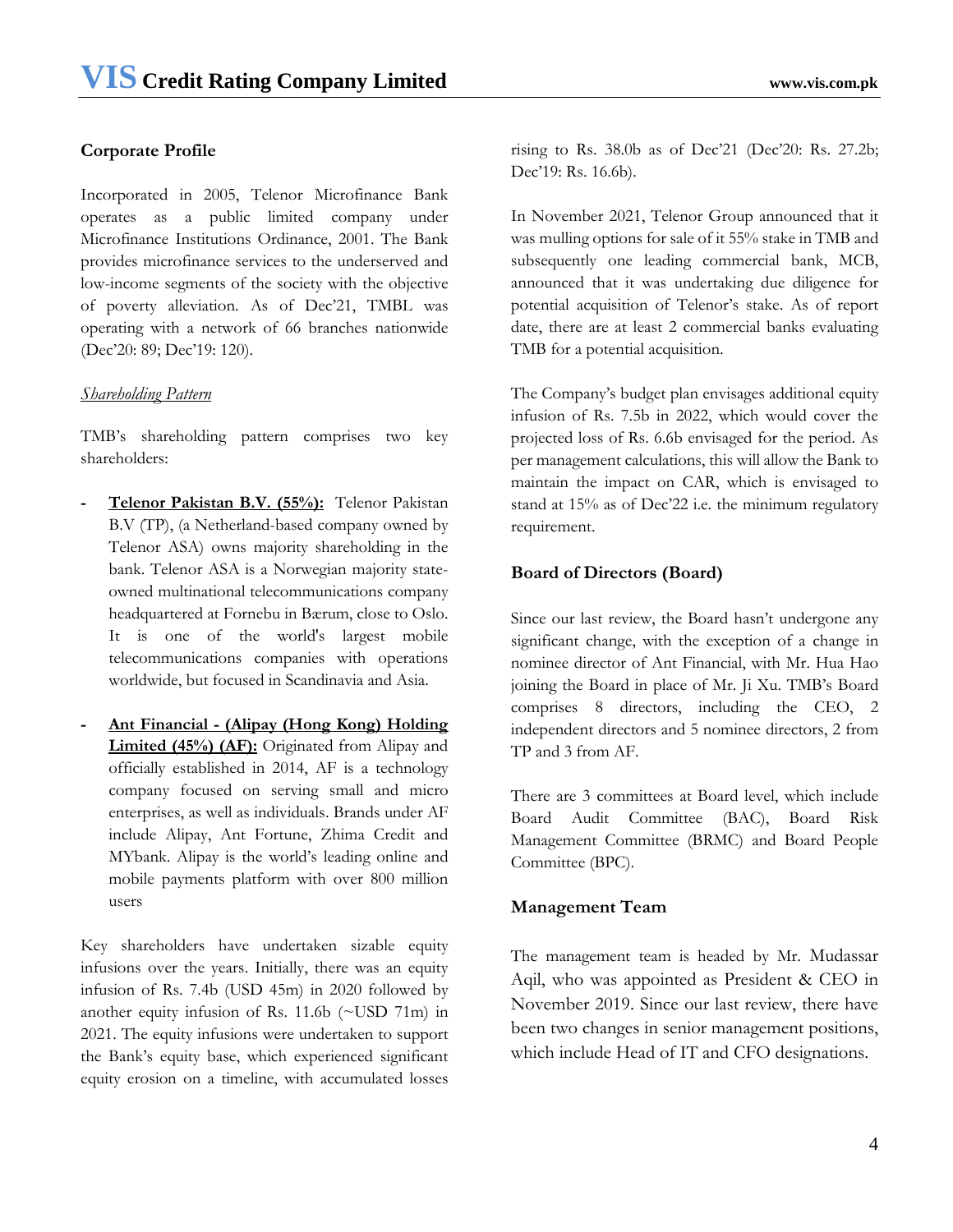M.s. EY Ford Rhodes Chartered Accountants was the external auditor of the Bank for 2021; the same is classified as panel 'A' category auditor by State Bank of Pakistan. The Bank's staff strength stood at 3,240 as of December 2021 (Dec'20, 2,592). The increase in work force is mainly emanating from contractual workforce, which increased from 299 to 1,040, while the permanent workforce declined from 2,293 to 2,200.

# **Strategy**

In our previous review, we had noted that TMB had undertaken a major di-risking of its balance sheet, by writing off losses and halting lending operations. It was envisaged that the Bank's ADR would be increased to 38% by Dec'21. Nevertheless, the Bank's ADR remained depressed, and stood at 30% as of Dec'21 (Dec'20: 34%; Dec'19: 67%). Accordingly liquidity ratios of TMB remained elevated, with liquid assets to deposits and borrowings remain elevated, increased from 76% as of Dec'20 to 83% as of Dec'21.

As per management's strategy plan, disbursements are expected to be ramped up in 2022, with ADR envisaged to grow to 44% by Dec'22. The growth in loan book will be aided by the newly developed cash less lending model through the Easypaisa (EP) application (app). Furthermore, branch network which has already been almost halved from Dec'19 level of 120 to 66 presently - is expected to be further retrenched. The traditional branch network is being replaced with the introduction of Cashless Sales Centers (CSC), the prototype version of which was established in 2021. These CSC's feature cash less operations, with disbursements directly through the EP wallet. Recovery units are also being closed down, as loan repayment will entirely be done by payments to through the vast network of EP agents and existing branch/ CSC network.

On the lending front, TMB has developed a branchless lending algorithm, while approval for lending through branches is centralized for more comprehensive credit oversight. Furthermore, lending operations have largely been concentrated in EMI products, which now comprise 54% of the lending book as of Mar'22 (Dec'21: 49%; Dec'20: 28%). EMI loans generally feature lower loss given default.

In 2021, the Bank has implemented the phase-1 of T-24 Core Banking System. Going forward, the Bank's strategy document envisages significant capital expenditure for 2022, which is planned to be increased from Rs. 1.3b in 2021 to Rs. 4.7b in 2022 and Rs. 2.6b in 2023; these planned expenditures are in large part to support the planned growth in branchless banking infrastructure and part of it pertains to CSC expansion plans.

# **Branchless Banking**

TMB's Branchless Banking (BB) operations posted promising results in 2021, with strong growth in Monthly Active Users (MAUs), which increased to 10m MAUs. The strong growth in MAUs drove the growth in deposit base, with BB deposits increasing from Rs. 18.8b to Rs. 24.4b (up 30% YoY).

On the profitability front, revenue from BB operations remained flat at Rs. 5.7b. There was a 15% decline in money transfer fees, which was compensated by 58% increase in commissions on cash collection for corporate clientele. In line with strategy, customer incentives on BB were notably reduced from Rs. 2.6b in 2020 to Rs. 0.7b in 2021. Reduction in customer incentives, allowed the Bank to post a BB segment profit of Rs. 672m, sans any advertisement expense on BB, since a breakup of this is not available in the financial statements.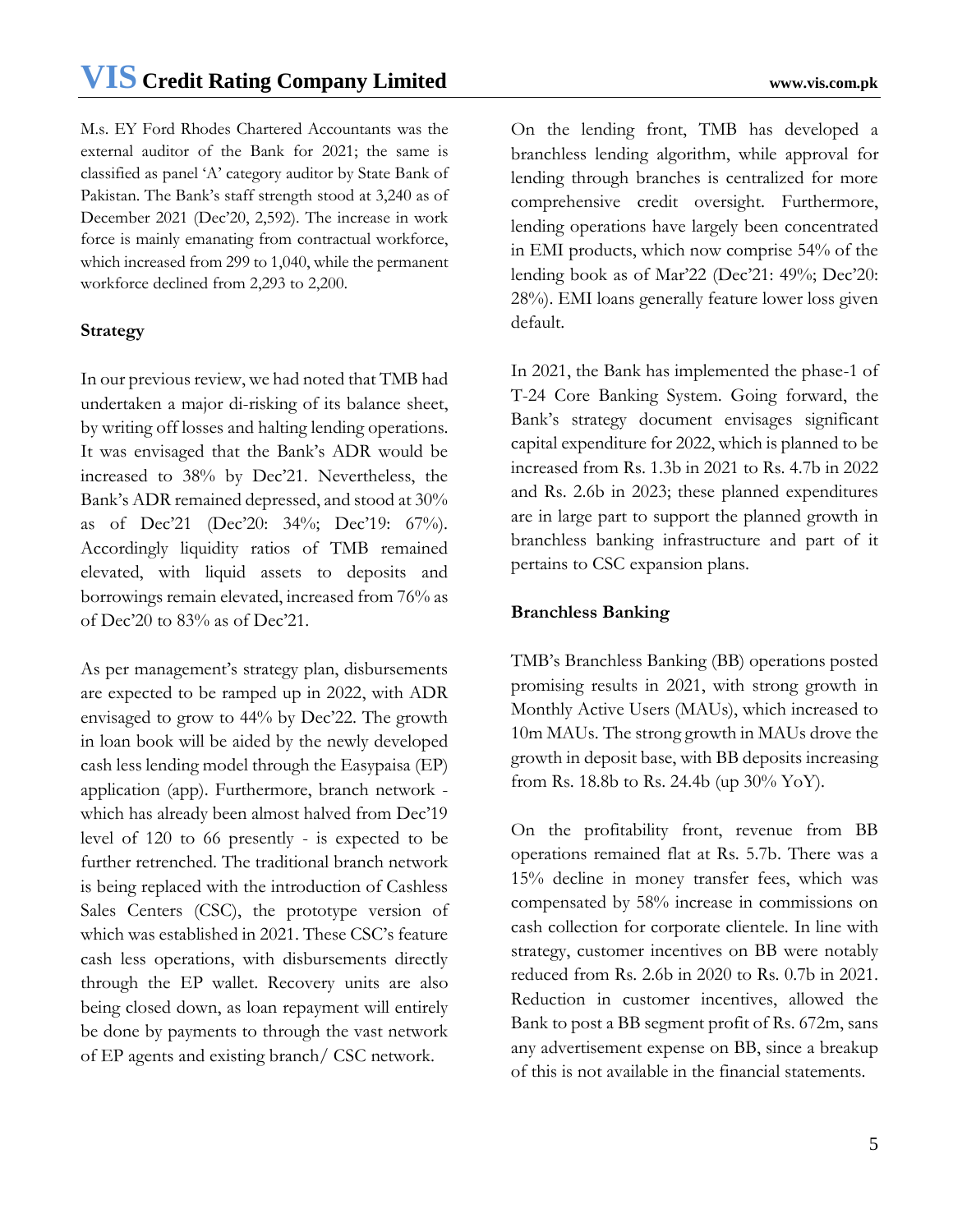Going forward, the management envisages strong growth of 47% in BB segment revenues. In order to accomplish this growth target the management is working on establishing a number of new avenues, which include data monetization and cash less lending through the app. Furthermore, the BB segment deposits are expected to cover the attrition in branch deposits given planned closures; accordingly BB segment deposit growth is envisaged at 25% for 2022.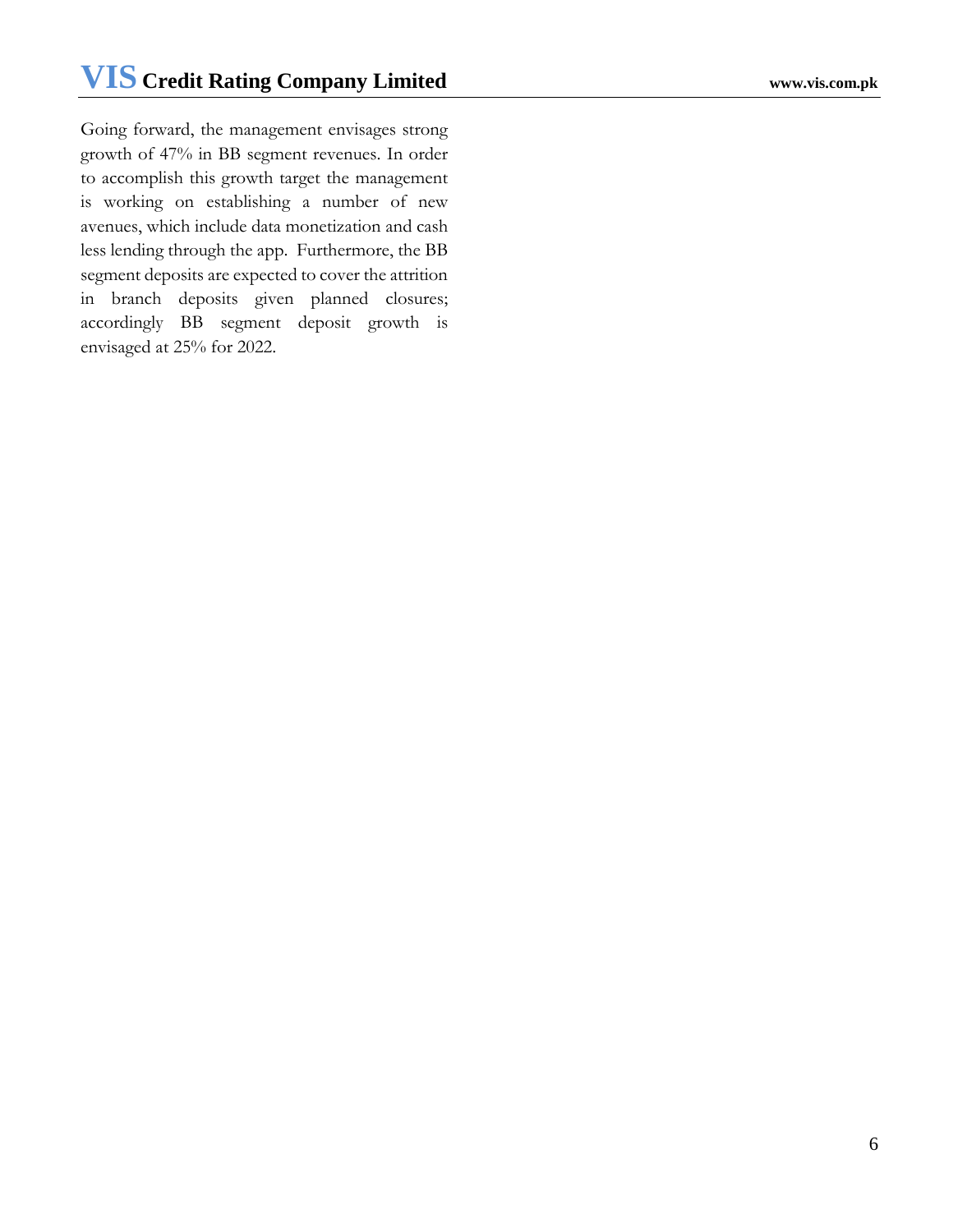# **Financial Analysis**

# **Asset Mix**

Subsequent to undertaking a de-risking of the balance sheet in 2020, TMB's strategy had envisaged growth in lending operations in 2021. However, given pandemic related challenges and heightened credit risk environment growth in advances portfolio remained flat 2021. Resultantly, the (gross) Advances to Deposits Ratio dropped further to 30% as of Dec'21 (Dec'20: 34%; Dec'19: 67%). In terms of asset composition, a significant portion of lending to FIs, classified in Cash & Cash Equivalents (CCEs) below, was moved into treasury bills. With a significant chunk of the asset base being deployed in liquid investment avenues, liquidity indicators remained strong.

Asset base depicted posted growth of 4% in 2021, which was partly driven by the growth in deposit base and partly on account of uptick in equity. Asset growth is envisaged to remain on the lower side, as branch banking operations are further reigned back, which will translate in attrition in branch banking deposits; this is likely to be compensated by the growth in BB segment deposits.

|  |  | <b>Table 1: Asset Mix</b> |  |
|--|--|---------------------------|--|
|--|--|---------------------------|--|

|                         | Dec'19    | Dec20     | Dec21    |
|-------------------------|-----------|-----------|----------|
| Cash & Cash Equivalents | 26%       | $31\%$    | $27\%$   |
| Investments             | 23%       | 23%       | 33%      |
| <b>Advances - Net</b>   | 33%       | $21\%$    | 20%      |
| <b>Other Assets</b>     | 19%       | 25%       | $21\%$   |
| <b>Total Assets</b>     | Rs. 60.9b | Rs. 52.3h | Rs.54.5h |

# **Credit Risk**

Given elevated credit risk profile of the MFB sector, the management kept the lending ambitions in check. Branch banking network was further rolled back with closure of 23 branches during the year and the number of clientele further fell by

42%. As per management, the decline in clientele is mainly representative of loss of nano-loan portfolio, which was a digital lending product with bullet payment at maturity. However, given credit risk issues with bullet payment loans, these have been rolled back and as a result unsecure bullet maturity loans constitute 11% of the loan book as of Mar'22 vis-à-vis 34% as of Dec'20.

#### **Table 2: Productivity Indicators**

|                                      | Dec'19  | Dec20   | <b>Dec'21</b> |
|--------------------------------------|---------|---------|---------------|
| No. of branches                      | 120     | 89      | 66            |
| Total number of active clients       | 896,694 | 305,619 | 177,987       |
| Total number of Loan Officers (LOs)  | 1,403   | 875     | 1,375         |
| LOs/branch                           | 12      | 10      | 21            |
| Active borrowers/LO                  | 639     | 349     | 129           |
| Active borrowers/branch              | 7.472   | 3.434   | 2,697         |
| Gross outstanding portfolio per loan | 19.6    | 14.5    | 8.6           |
| officer (Rs. m)                      |         |         |               |
| Average loan size (Rs.)              | 30,624  | 41.642  | 66,275        |

Given that the number of loan officers increased during the period, the productivity indicators of TMB fell, as also illustrated in the table above.

# **Asset Quality Indicators**

|                                  | Dec'19   | Dec'20   | Dec'21   |
|----------------------------------|----------|----------|----------|
| <b>Gross Advances- Secured</b>   | 7,143.9  | 4,862.4  | 3,959.6  |
| <b>Gross Advances- Unsecured</b> | 20,316.7 | 7,864.1  | 7,836.5  |
| <b>Total Gross Advances</b>      | 27,460.6 | 12,726.5 | 11,796.1 |
| <b>Specific Provisioning</b>     | 3,993.2  | 1,572.5  | 957.5    |
| <b>General Provisioning</b>      | 3,468.4  | 63.0     | 68.7     |
| Net Advances                     | 19,998.9 | 11,091.0 | 10,769.9 |
| <b>NPLs-Secured</b>              | 105.1    | 93.5     | 192.3    |
| <b>NPLs-</b> Unsecured           | 5,676.6  | 2,010.4  | 1,815.0  |
| <b>Total NPLs</b>                | 5,781.7  | 2,103.9  | 2,007.3  |
| <b>NPLs</b> written off          | 2,601.1  | 7,755.8  | 3,491.0  |
| Capital                          | 8,305.7  | 5,131.6  | 6,007.3  |
| <b>Secured Gross Infection</b>   | $1.5\%$  | 1.9%     | 4.9%     |
| <b>Unsecured Gross Infection</b> | 27.9%    | 25.6%    | 23.2%    |
| <b>Total Gross Infection</b>     | 21.1%    | 16.5%    | 17.0%    |
| <b>Net Infection</b>             | 7.6%     | 4.8%     | $9.7\%$  |
| <b>Incremental Infection</b>     | 24.0%    | 17.5%    | 23.5%    |
| <b>Provisioning Coverage</b>     | 129.1%   | 77.7%    | 51.1%    |
| <b>Net NPLs to Capital</b>       | 15.2%    | 10.2%    | 17.3%    |

In 2020, financial distress caused by the pandemic resulted in significant increase in credit risk, while Covid relief measures allowed by the SBP, kept the higher credit risk from appearing as an increase in credit risk indicators.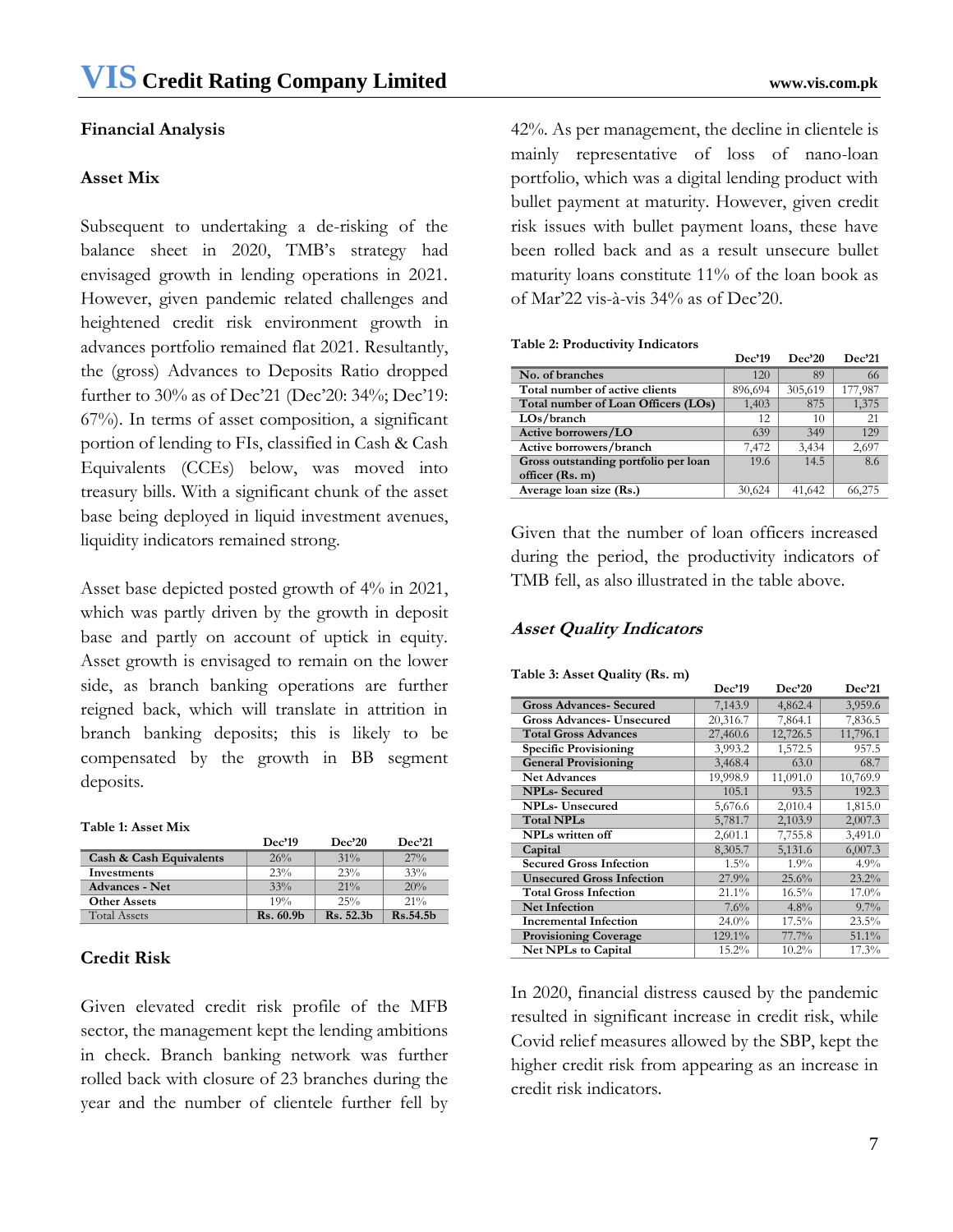**Table 4: Non-Performing Loans (Rs. m)**

With a significant portfolio of the NPLs being written off in 2021, the gross infection remained stable, while the incremental infection depicts a truer picture of the actual delinquencies in advances portfolio in 2021. Actual write-offs in 2021 amounted to Rs. 3.5b. Provisioning charges remained elevated and amounted to Rs. 2.9b for 2021 (2020: Rs. 1.9b; 2019: Rs. 8.8b).

Given gross infection of 17.0% and net infection of 9.7%, the asset quality indicators are indicative of high credit risk. However, it is pertinent to mention that credit quality is notably better on a timeline, as can be ascertained from the yield on advances portfolio for Q1'2022.

# **Investment Portfolio**

The investment portfolio of the Bank grew from Rs. 11.9b to Rs. 17.7b, with its respective share in asset base increasing from 23% to 33% during 2021. The investment portfolio mainly comprises market treasury bills, featuring mark-up rates between 10.4% - 10.94% (2020: 6.86%-9.4%). Market risk emanating from these holdings is considered manageable, while credit risk is very low, as these are sovereign issuances.

# **Liquidity Risk**

The trend of deposit market share attrition continued in 2021, with TMB's share further falling to 9.2% (Dec'20: 9.9%; Dec'19: 15.5%). The loss of market share can be attributed to branch closures. Accordingly, growth was mainly manifested in BB

deposits, which grew by 30% in 2021, compensating for the 19% drop in branch banking deposits.

| Table 5: Deposit Mix (Rs. m) |        |     |        |     |        |     |  |
|------------------------------|--------|-----|--------|-----|--------|-----|--|
| Deposits Mix                 | Dec'19 |     | Dec20  |     | Dec'21 |     |  |
| <b>Fixed Deposits</b>        | 21,902 | 53% | 11,854 | 32% | 8.966  | 23% |  |
| Saving deposits              | 6.021  | 15% | 3.571  | 10% | 3.143  | 8%  |  |
| <b>Current deposits</b>      | 13.247 | 32% | 21,539 | 58% | 26.934 | 69% |  |
| <b>Total Deposits</b>        | 41,171 |     | 36,964 |     | 39,043 |     |  |

**CASA**  $\begin{array}{|c|c|c|c|c|} \hline \textbf{47\%} & \textbf{68\%} & \textbf{77\%} \ \hline \end{array}$ 

As illustrated in the table above, the deposit base grew by 6%, while deposit composition seems to have notably improved, given that growth was mainly led by non-remunerative deposits. Furthermore, the growth has almost entirely manifested in retail deposits, as a result of which deposit base granularity is considered to be better than peers.

**Table 6: Individual vs Institutional Deposits (Rs. m)**

|                                 | Dec20  |       | Dec'21 |       |
|---------------------------------|--------|-------|--------|-------|
| Individual depositors           | 35,430 | 96%   | 37,386 | 96%   |
| <b>Institutional depositors</b> | 1.533  | $4\%$ | 1.569  | $4\%$ |
| Total                           | 36,964 |       | 39,043 |       |

From a liquidity purview, TMB is well placed in its peer group with 83% coverage of deposits and borrowings by liquid assets. Furthermore, its BB segment deposit garnering ability allows the Bank to solicit low cost retail deposits, which is viewed positively.

# **Profitability**

TMB's profitability indicators remained under pressure 2021, with actual loss coming in above the budgeted loss. The reasoning can be attributed to further contraction in spread and inability to scale up BB segment revenues in line with envisaged targets.

| Table 7: Profit & Loss Extract (Rs. m) |  |  |
|----------------------------------------|--|--|
|----------------------------------------|--|--|

|                       | 2019     | 2020      | 2021    |
|-----------------------|----------|-----------|---------|
| Net Markup Income     | 5.617    | 3.210     | 2.072   |
| Non-Markup Income     | 8.538    | 7.197     | 7.741   |
| <b>Total Revenues</b> | 14,155   | 10,407    | 9.812   |
| Overheads             | (21,070) | (18, 814) | 17,323) |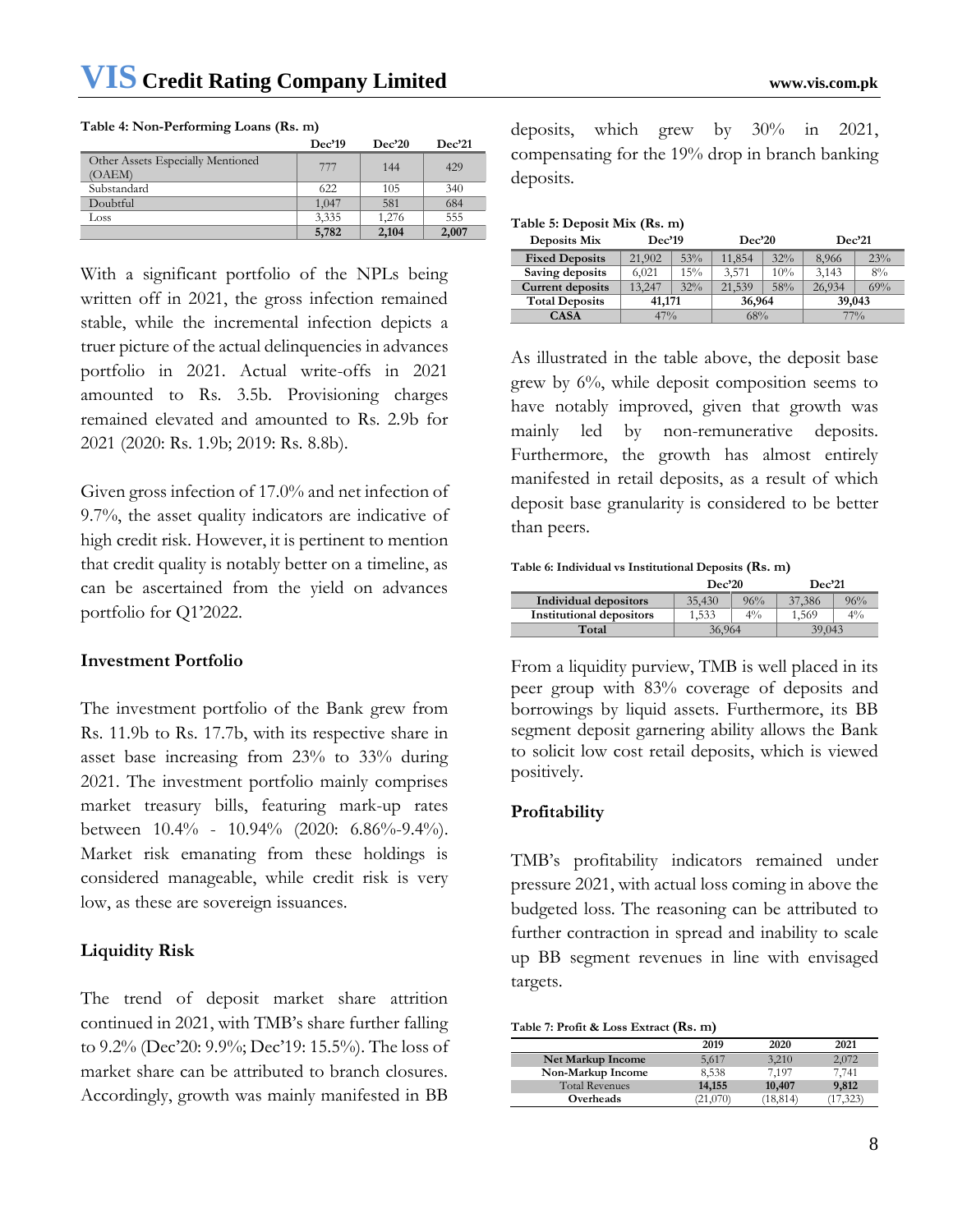| <b>Operating Loss</b>          | (6, 915)  | (8, 407)  | (7, 511)  |
|--------------------------------|-----------|-----------|-----------|
| <b>Net Provisioning Charge</b> | (8,869)   | (2,015)   | (2,934)   |
| <b>Loss Before Tax</b>         | (15, 784) | (10, 422) | (10, 444) |
| <b>Loss After Tax</b>          | (16,232)  | (10,704)  | (10,765)  |

TMB's Net Interest Margin (NIM) further contracted by 35%, following 43% contraction in the preceding year. While the contraction in the preceding year was mainly on account of drop in advances portfolio, in 2021 this was mainly a result of markup reversals on advances for revenue recognized in the preceding year. As a result, the Bank's markup on earning assets declined from 15.39% in 2020 to 10.09% for 2021. The resultant impact on spread was partly contained by cost of funding declining from 5.84% to 3.35%. Nevertheless, given the steep decline in yield on advances, TMB's spread declined from 5.2% to 3.9%.

#### **Table 8: Non-Markup Income (Rs. m)**

|                                       | 2019  | 2020  | 2021  |
|---------------------------------------|-------|-------|-------|
| Fee, Commission & Brokerage Income    | 8,241 | 6,303 | 6,258 |
| <b>Loan Processing Fee</b><br>۰       | 902   | 561   | 563   |
| <b>Branchless Banking Income</b><br>۰ | 7,326 | 5,742 | 5,695 |
| <b>Others</b>                         | 14    |       |       |
| <b>Other Income</b>                   | 297   | 894   | 1,483 |
|                                       | 8,538 | 7.196 | 7.741 |

Growth in non-markup income did not emanate as envisaged, with BB segment revenues remaining flat. The 8% increase in non-markup income is mainly attributable to recoveries against write offs of Rs. 1.4b in 2021 (2020: Rs. 0.8b). Nevertheless, BB segment profitability depicted improvement on a timeline, as customer incentives were rolled back.

Given the rationalization of customer incentives from Rs. 2.6b in 2020 to Rs. 0.7b in 2021, TMB's operational overheads declined by 8% in 2021.

As per the Bank's strategy plan, the Bank is projected to post a loss of Rs. 6.6b in 2022. The reduction in bottom line losses will be achieved by a mix of higher NIM and non-markup income.

Growth in the former is planned through an increase in spread; given that the markup reversals have already been taken in 2021, the yield on earning assets was notably better in Q1'2022 at 15.57% (2021: 10.09%). The growth in nonmarkup income is envisaged through strong growth in BB segment revenues, where in new avenues have been identified. Furthermore, overall provisioning burden is likely to be much lower going forward, given that significant amount of provisions have already been taken.

# **Capitalization**

|  | Table 9: Capitalization (Rs. m) |  |  |
|--|---------------------------------|--|--|
|--|---------------------------------|--|--|

|                            | Dec'18 | Dec'19    | Dec20    | Dec21    |
|----------------------------|--------|-----------|----------|----------|
| Net Shareholder's Equity   | 13,768 | 8,306     | 5,132    | 6,007    |
| Paid-up Capital            | 3,547  | 4,278     | 4,278    | 5,479    |
| Advance against share<br>٠ |        |           | 7,443    |          |
| <i>ssuance</i>             |        |           |          |          |
| Reserves                   | 10,413 | 20,585    | 20,617   | 38,527   |
| Accumulated Profit         | (192)  | (16, 557) | (27,205) | (37,999) |
| Capital Adequacy Ratio     | 35.2%  | 24.6%     | 18.73%   | 18.26%   |
| Leverage (Assets/Equity)   | 4.5x   | 7.3x      | 10.2x    | 9.1x     |

In line with sponsor commitments, TMB received equity infusion of Rs. 11.6b in 2021, which allowed the Bank maintain its CAR above 18%. Recently, TMB's Board has approved a capital plan for injecting USD 71m during the period 2022-24.

Subsequent to the year end, key shareholders made an additional equity infusion of USD 22m (Rs. 3.9b) in Q1'2022. As per management, depending on the actual profitability performance of 2022, another equity infusion will be made in Q4'2022 to ensure the Bank complies with minimum CAR requirement.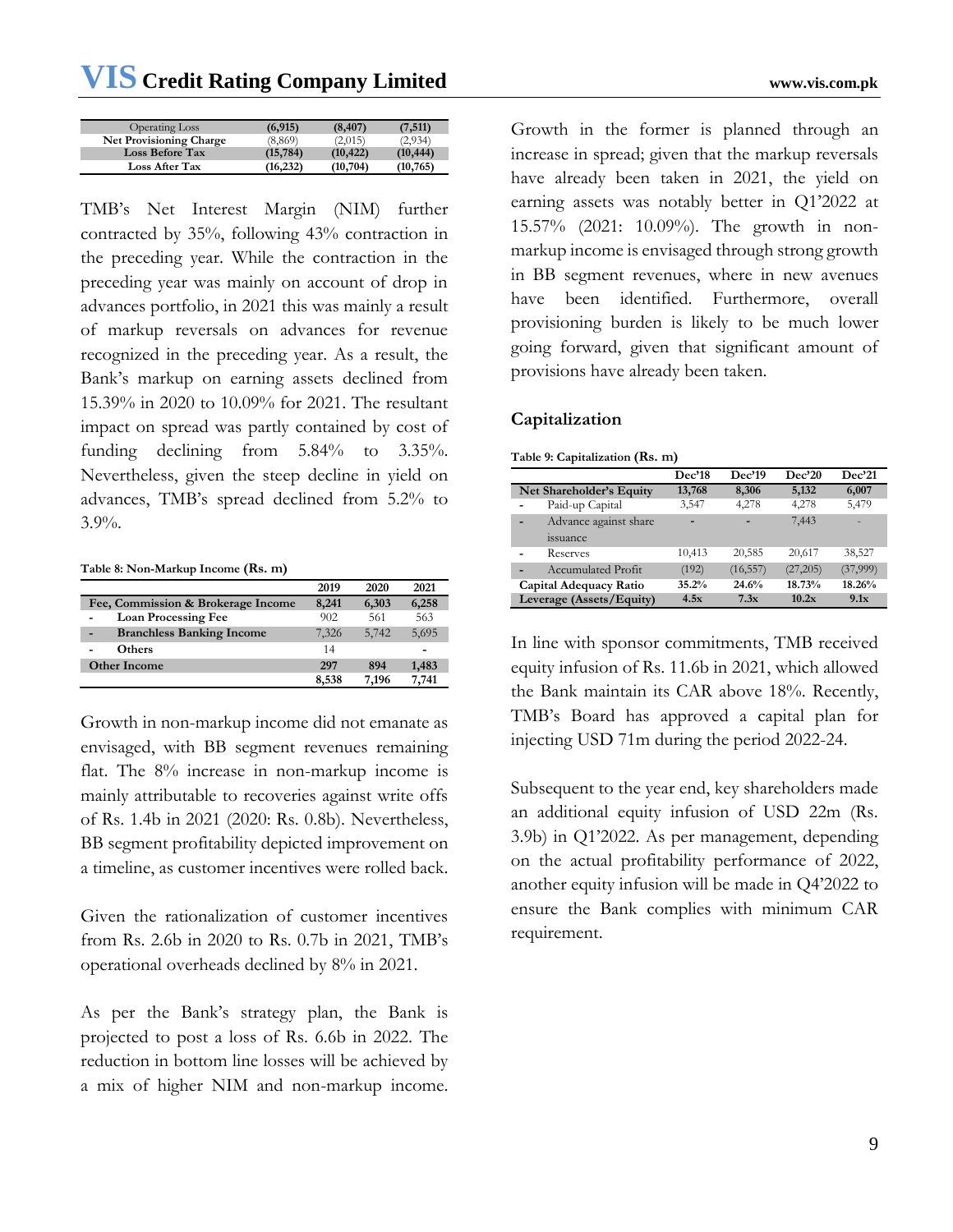# **Telenor Microfinance Bank Limited Annexure I**

| <b>FINANCIAL SUMMARY</b>                                |          | (amounts in PKR millions) |             |             |
|---------------------------------------------------------|----------|---------------------------|-------------|-------------|
| <b>BALANCE SHEET</b>                                    | Dec'18   | Dec'19                    | Dec'20      | Dec'21      |
| <b>Total Investments</b>                                | 9,008.4  | 13,773.4                  | 11,855.0    | 17,752.7    |
| <b>Net Advances</b>                                     | 32,944.8 | 19,998.9                  | 11,091.0    | 10,769.9    |
| <b>Cash and Bank Balances</b>                           | 8,074.7  | 10,872.3                  | 9,234.7     | 14,617.5    |
| <b>Total Assets</b>                                     | 62,466.0 | 60,859.9                  | 52,264.9    | 54,544.9    |
| Deposits                                                | 42,274.9 | 41,170.5                  | 36,963.8    | 39,042.9    |
| <b>Borrowings</b>                                       |          | $\overline{\phantom{m}}$  |             |             |
| Paid up capital                                         | 3,547.3  | 4,277.6                   | 4,277.6     | 5,479.5     |
| Net Worth (excl. revaluation reserve & deferred grants) | 13,768.1 | 8,305.7                   | 5,131.6     | 6,007.3     |
| <b>CAR</b>                                              | 35.2%    | 24.6%                     | 18.73%      | 18.26%      |
|                                                         |          |                           |             |             |
| <b>INCOME STATEMENT</b>                                 |          | 2019                      | 2020        | 2021        |
| Net Mark-up Income                                      |          | 5.617.2                   | 3,210.0     | 2,071.8     |
| Net Provisioning / (Reversal)                           |          | 8,820.0                   | 1,929.7     | 2,881.6     |
| Non-Markup Income                                       |          | 8,538.1                   | 7,196.7     | 7,740.6     |
| <b>Operating Expenses</b>                               |          | 21,070.0                  | 18,813.5    | 17,323.1    |
| Profit/ (loss) before Tax                               |          | (15, 784.2)               | (10, 421.6) | (10, 444.3) |
| Profit/ (loss) after tax                                |          | (16, 231.5)               | (10,704.0)  | (10,765.0)  |
|                                                         |          |                           |             |             |
| <b>RATIO ANALYSIS</b>                                   | Dec'18   | Dec'19                    | Dec'20      | Dec'21      |
| $CA(^{0}_{0})$                                          | 26.1%    | 32.2%                     | 58.3%       | $69.0\%$    |
| CASA $(%)$                                              | 48.8%    | 46.8%                     | 67.9%       | 77.0%       |
| Gross Infection (%)                                     | 4.1%     | $21.1\%$                  | $16.5\%$    | 17.0%       |
| Net Infection $(\%)$                                    | 2.5%     | 7.6%                      | 4.8%        | 9.7%        |
| Incremental Infection (%)                               | 5.2%     | 24.0%                     | 17.5%       | 23.5%       |
| Net NPLs to Capital (%)                                 | $5.7\%$  | 15.2%                     | $10.2\%$    | 17.3%       |
| Provisioning Coverage (%)                               | 88.6%    | 129.1%                    | 77.7%       | 51.1%       |
| Advances to Deposits (%)                                | 80.9%    | 66.7%                     | 34.4%       | $30.2\%$    |
| OSS (%) (Recurring Income / Administrative Expenses)    | 95.7%    | 66.6%                     | 50.7%       | 49.0%       |
| ROAA $(%)$                                              | $-4.6%$  | $-26.3%$                  | $-18.9%$    | $-20.2\%$   |
| Liquid Assets to Deposits & Borrowings (%)              | 53.4%    | 71.9%                     | 75.9%       | 82.9%       |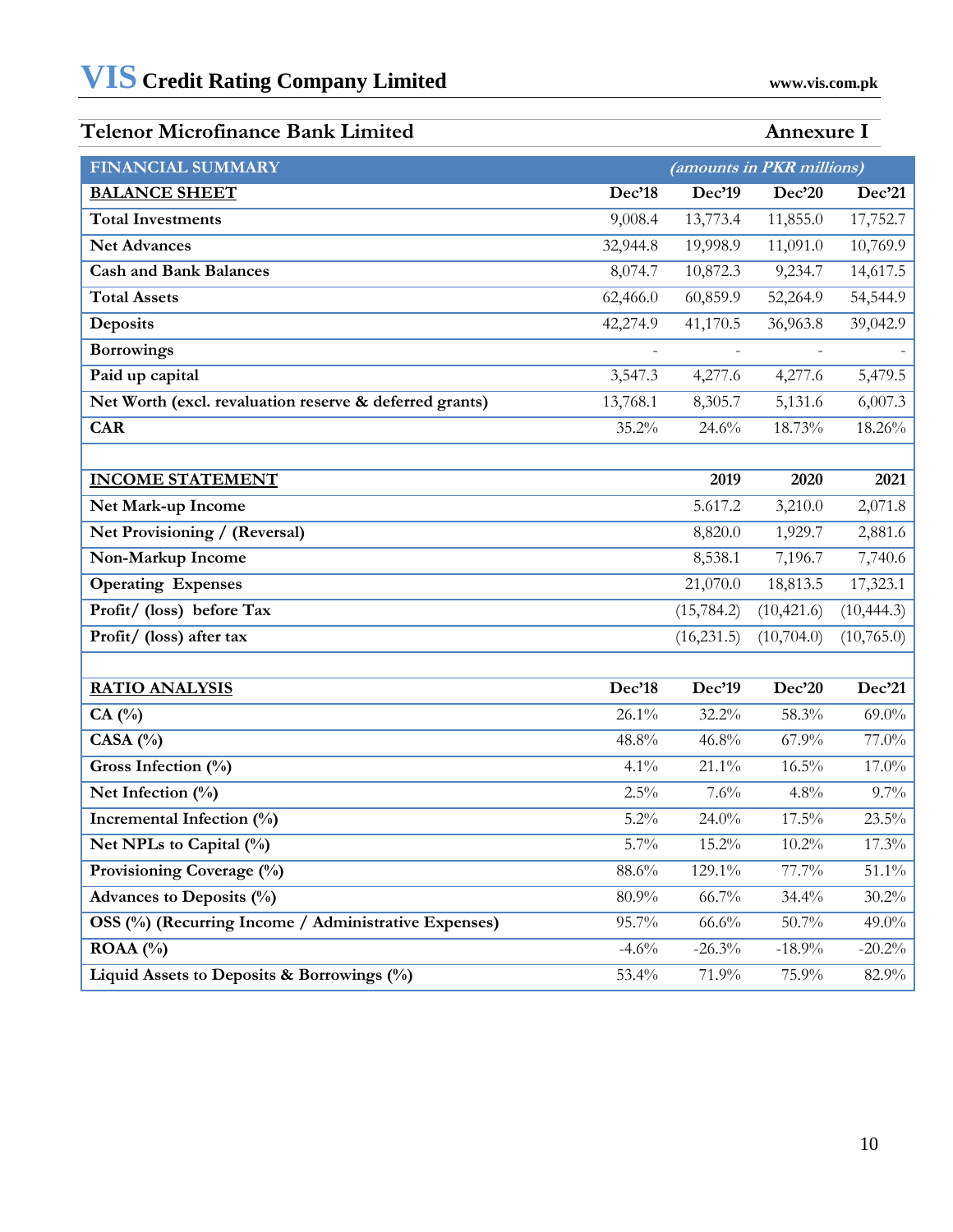# **ISSUE/ISSUER RATING SCALE & DEFINITIONS Appendix II**

# **VIS** Credit Rating Company Limited

#### **RATING SCALE & DEFINITIONS: ISSUES / ISSUERS**

**Medium to Long-Term** 

#### AAA

Highest credit quality; the risk factors are negligible, being only slightly more than for risk-free Government of Pakistan's debt. AA+, AA, AA-

High credit quality; Protection factors are strong. Risk is modest but may vary slightly from time to time because of economic conditions

#### $A+$ ,  $A$ ,  $A-$

Good credit quality: Protection factors are adequate. Risk factors may vary with possible changes in the economy.

#### BBB+, BBB, BBB-

Adequate credit quality; Protection factors are reasonable and sufficient. Risk factors are considered variable if changes occur in the economy.

#### **BB+, BB, BB-**

Obligations deemed likely to be met. Protection factors are capable of weakening if changes occur in the economy. Overall quality may move up or down frequently within this category.

#### B+, B, B-

Obligations deemed less likely to be met. Protection factors are capable of fluctuating widely if changes occur in the economy. Overall quality may move up or down frequently within this category or into higher or lower rating grade.

#### CCC

Considerable uncertainty exists towards meeting the obligations. Protection factors are scarce and risk may be substantial.

**CC** A high default risk

 $\mathsf{C}$ 

A very high default risk

#### D

Defaulted obligations

Rating Watch: VIS places entities and issues on 'Rating Watch' when it deems that there are conditions present that necessitate re-evaluation of the assigned rating(s). Refer to our 'Criteria for Rating Watch' for details. www.vis.com.pk/images/criteria\_watch. pdf

Rating Outlooks: The three outlooks 'Positive', 'Stable' and 'Negative' qualify the potential direction of the assigned rating(s). An outlook is not necessarily a precursor of a rating change. Refer to our 'Criteria for Rating Outlook' for details.www.vis.com.pk/ images/criteria\_outlook.pdf

(SO) Rating: A suffix (SO) is added to the ratings of 'structured' securities where the servicing of debt and related obligations is backed by some sort of financial assets and/or credit support from a third party to the transaction. The suffix (SO), abbreviated for 'structured obligation', denotes that the rating has been achieved on grounds of the structure backing the transaction that enhanced the credit quality of the securities and not on the basis of the credit quality of the issuing entity alone.

# **Short-Term**

#### $A-1+$

Highest certainty of timely payment; Short-term liquidity, including internal operating factors and /or access to alternative sources of funds, is outstanding and safety is just below risk free Government of Pakistan's short-term obligations.

#### $A-1$

High certainty of timely payment; Liquidity factors are excellent and supported by good fundamental protection factors. Risk factors are minor.

#### $A-2$

Good certainty of timely payment. Liquidity factors and company fundamentals are sound. Access to capital markets is good. Risk factors are small.

#### $A-3$

Satisfactory liquidity and other protection factors qualify entities / issues as to investment grade. Risk factors are larger and subject to more variation. Nevertheless, timely payment is expected.

#### B

Speculative investment characteristics: Liquidity may not be sufficient to ensure timely payment of obligations.

Capacity for timely payment of obligations is doubtful.

(blr) Rating: A suffix (blr) is added to the ratings of a particular banking facility obtained by the borrower from a financial institution. The suffix (blr), abbreviated for 'bank loan rating' denotes that the rating is based on the credit quality of the entity and security structure of the facility.

'p' Rating: A 'p' rating is assigned to entities, where the management has not requested a rating, however, agrees to provide informational support. A 'p' rating is shown with a 'p subscript and is publicly disclosed. It is not modified by a plus (+) or a minus (-) sign which indicates relative standing within a rating category. Outlook is not assigned to these ratings. Refer to our 'Policy for Private Ratings' for details. www.vis.com.pk/images/ policy\_ratings.pdf

'SD' Rating: An 'SD' rating is assigned when VIS believes that the ratee has selectively defaulted on a specific issue or obligation but it will continue to meet its payment obligations on other issues or obligations in a timely manner.